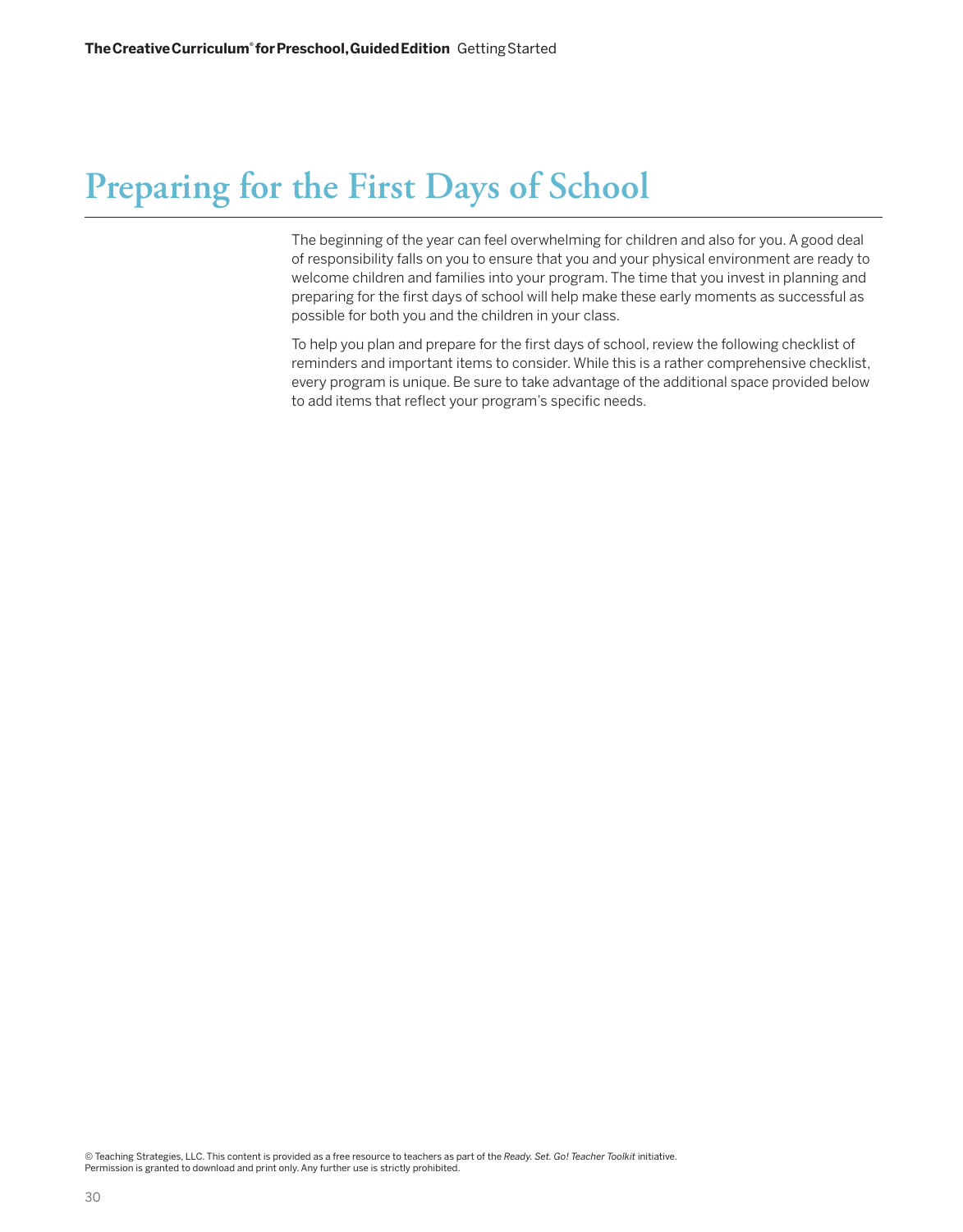# Welcoming Children and Families to the Program From the very first moments of the new school year, you will begin building relationships with children and their families. Children need to know that their classroom is a safe place where they can have fun and try out new ideas. Families need to know that the person responsible for their children—the person teaching them new things, helping them when they get frustrated, comforting them when they get sad or angry, and celebrating with them when they accomplish a skill for the first time—genuinely cares about their children. As you welcome children and families into the program at the beginning of the year, your first priority is to ensure that they recognize themselves as important and valued members of the classroom community.  $\Box$  Review family and child records. Note any information that will help you make meaningful connections during initial meetings and interactions during the first week (Vol. 1, pp. 198–199).  $\Box$  Send a welcome letter to each child and his or her family. Familiarize yourself with additional strategies for communicating with families (Vol. 1, pp. 204–205).  $\Box$  Create laminated pictorial name tags. Try to get photos of the children before the first day of school or photograph children on the first day.  $\Box$  Ask each family to share a family photo that you can display in the classroom (Vol. 1, p. 74).  $\Box$  Post a picture of yourself, co-teachers, and any other individuals who will be responsible for caring for the children on a visible wall of the classroom. Include a short summary about yourself (Vol. 1, p. 74).  $\Box$  Plan a system for ongoing communication with families, such as a daily message board, regular phone calls, or weekly emails (Vol. 1, p. 204–205).

 $\Box$  Confirm that there are positive and welcoming messages throughout the classroom (Vol. 1, pp. 69–70).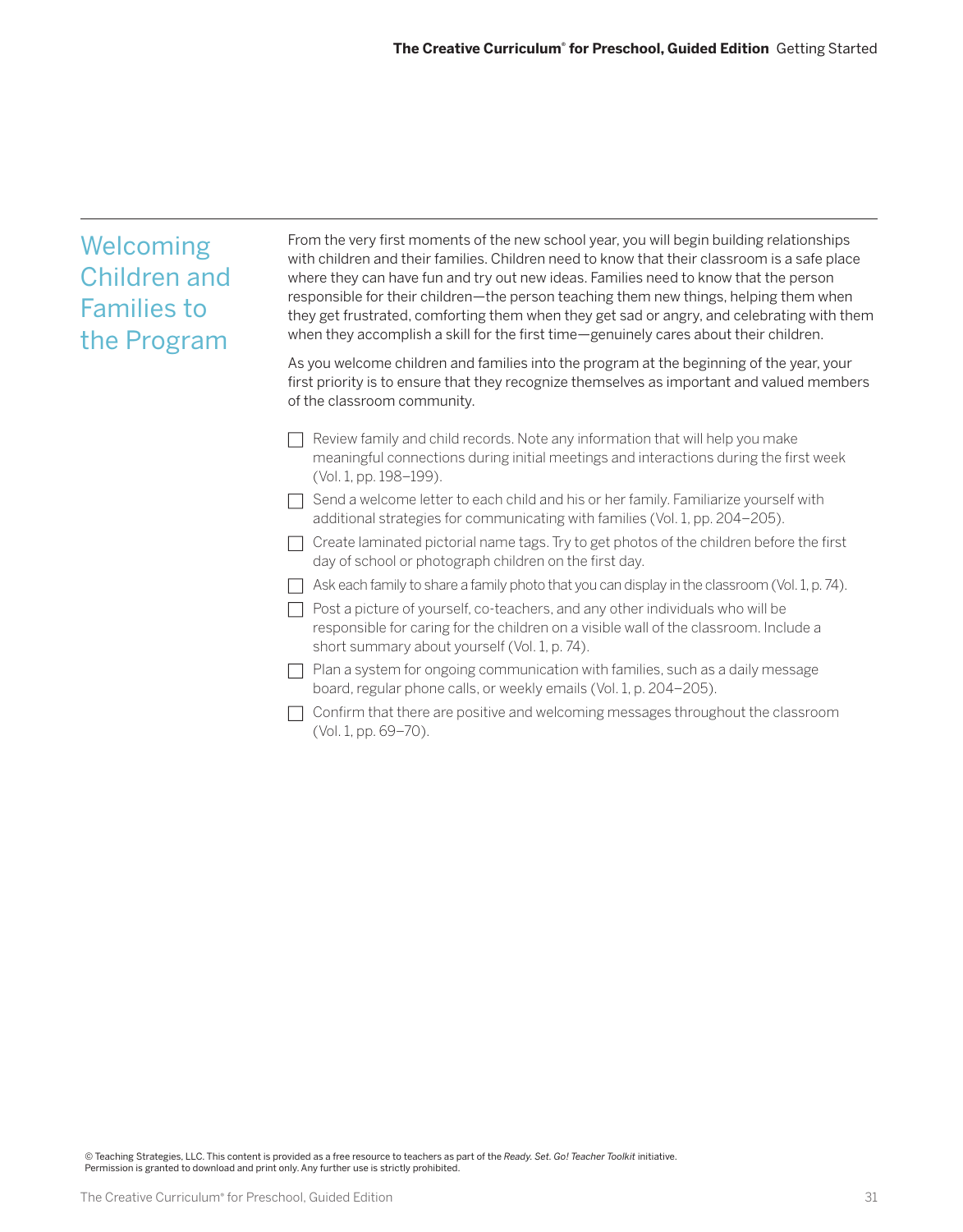# Conveying positive messages

Conveying positive messages through the arrangement of your classroom helps you communicate to children and families that they belong there. Take some time to ask yourself if these messages are clearly being communicated by the choices you have made in setting up your physical environment.

## "This is a good place to be."

- The classroom has warm and homey decorative touches throughout, such as framed artwork, plants, fabric-covered pillows in the Library area, baskets for storage, and tablecloths (Vol. 1, pp. 75–76).
- The furniture, books, art supplies, and other learning materials in the classroom are well-maintained (i.e., not broken or missing any pieces) (Vol. 1, p. 78–79).
- The entranceway is attractive, neat, and inviting, with places to display children's future work (Vol. 1, p. 201).

## "You belong here."

- The learning materials and pictures on the walls reflect the diversity and cultures of the children in the program and the community and emphasize the diversity of the world (Vol. 1, p. 69).
- Every child in the program has a cubby marked with his or her name and picture in which to keep personal items (Vol. 1, p. 69).
- Family members have a designated place to hang their coats and store any other belongings during their visits (Vol. 1, p. 69).

## "This is a place you can trust."

- Bookshelves, storage shelves, and boxes or baskets of materials are labeled with words and pictures and are neat and uncluttered (Vol. 1, pp. 72–73).
- An illustrated daily schedule is prominently displayed so that children and their families can see and learn the order of the program day (Vol. 1, pp. 90–91).
- Photographs of the children and their families are displayed throughout the classroom at both child and adult eye level (Vol. 1, p. 74).

### "There are places where you can be by yourself when you want to be alone."

- Small, quiet areas of the room accommodate one or two children only (Vol. 1, p. 75).
- A large pillow or stuffed chair in a quiet corner with minimal displays invites children to enjoy being quiet and alone (Vol. 1, p. 75).
- Headphones are available for audio players and other devices so children can listen to recordings individually (Vol. 1, p. 75).

### "You can do many things on your own here."

- Materials for children's use are stored on low, open shelves where children can reach them easily (Vol. 1, p. 75).
- Shelves are labeled with pictures and words that show children where toys and materials belong (Vol. 1, pp. 72–73).
- Labels and printed materials are in the children's first languages as well as in English (Vol. 1, pp. 72–23).

### "This is a safe place to explore and try your ideas."

- Materials are displayed attractively, inviting and encouraging children to use them (Vol. 1, p. 75).
- There are various well-defined areas to encourage independent discovery, small-group investigations, and largegroup activities (Vol. 1, pp. 79–80).
- Each interest area in the classroom is labeled with signs explaining what children will learn in that area and ways that families can support their children as they make discoveries (Vol. 1, p. 201).

<sup>©</sup> Teaching Strategies, LLC. This content is provided as a free resource to teachers as part of the *Ready. Set. Go! Teacher Toolkit* initiative. Permission is granted to download and print only. Any further use is strictly prohibited.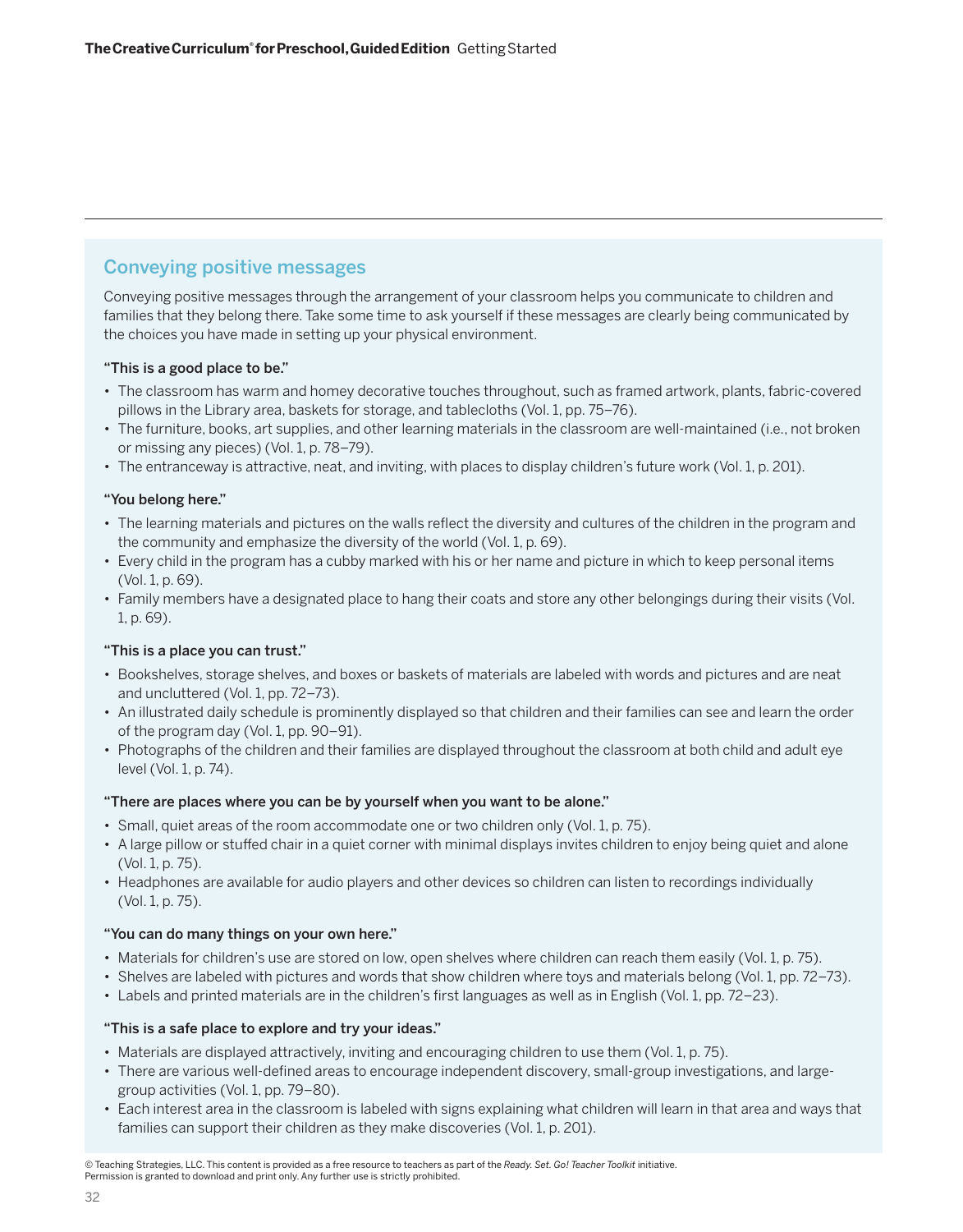| <b>Arranging</b><br>the Physical<br>Environment | The physical environment—the way your classroom is set up and the materials included<br>in it—not only encourages children to explore and discover new things, it also strengthens<br>the quality of the learning experiences and activities that children participate in during the<br>day. A well-organized classroom helps facilitate children's learning and development as<br>they make choices, use materials, and take ownership of caring for the classroom.                                                                                                                                                                                                                           |
|-------------------------------------------------|------------------------------------------------------------------------------------------------------------------------------------------------------------------------------------------------------------------------------------------------------------------------------------------------------------------------------------------------------------------------------------------------------------------------------------------------------------------------------------------------------------------------------------------------------------------------------------------------------------------------------------------------------------------------------------------------|
|                                                 | Evaluate the classroom materials that are currently available.                                                                                                                                                                                                                                                                                                                                                                                                                                                                                                                                                                                                                                 |
|                                                 | • Remove any unusable materials, such as broken toys or games that are missing<br>pieces.                                                                                                                                                                                                                                                                                                                                                                                                                                                                                                                                                                                                      |
|                                                 | • Organize materials by interest area (Vol. 1, pp. 78-79).                                                                                                                                                                                                                                                                                                                                                                                                                                                                                                                                                                                                                                     |
|                                                 | At the beginning of the school year, it may be appropriate to limit the number of<br>materials available at each interest area to avoid overwhelming children. Select a few<br>materials for each interest area that children can use easily and independently (i.e.,<br>open-ended and familiar materials) (Vol. 1, pp. 71-72).                                                                                                                                                                                                                                                                                                                                                               |
|                                                 | Consider the children's family backgrounds as you select materials and plan learning<br>experiences. Ensure that the materials do not depict stereotypes (Vol. 1, pp. 49, 54, 69).                                                                                                                                                                                                                                                                                                                                                                                                                                                                                                             |
|                                                 | Strategically arrange the basic furnishings of the classroom (Vol. 1, p. 70).                                                                                                                                                                                                                                                                                                                                                                                                                                                                                                                                                                                                                  |
|                                                 | Label classroom materials (Vol. 1, pp. 72-73).                                                                                                                                                                                                                                                                                                                                                                                                                                                                                                                                                                                                                                                 |
|                                                 | Keep an eye open for items that might make the environment more comfortable and<br>attractive, such as flowers from your garden or a framed picture of yourself and your<br>family (Vol. 1, p. 75-76).                                                                                                                                                                                                                                                                                                                                                                                                                                                                                         |
|                                                 | Store extra materials in a way that does not create unnecessary visual clutter (Vol. 1,<br>pp. 70, 75).                                                                                                                                                                                                                                                                                                                                                                                                                                                                                                                                                                                        |
|                                                 | Keep a prioritized list of the materials you want to request or order.                                                                                                                                                                                                                                                                                                                                                                                                                                                                                                                                                                                                                         |
|                                                 | Best practices for labeling classroom materials                                                                                                                                                                                                                                                                                                                                                                                                                                                                                                                                                                                                                                                |
|                                                 | • Include labels with pictures and words in lowercase letters.<br>• If possible, consider including a sample of the object on the label (e.g., a bead, a toy<br>car, etc.) for children who may have visual impairments.<br>• Use one color for English and a different color for the second language that is<br>predominant in your classroom. If other languages are spoken by children in your<br>classroom, include words from those languages in the classroom so all children see<br>their first languages.<br>• If there are labels in multiple languages in the classroom, make sure to limit the<br>number of labels to avoid overwhelming children and creating visual distractions. |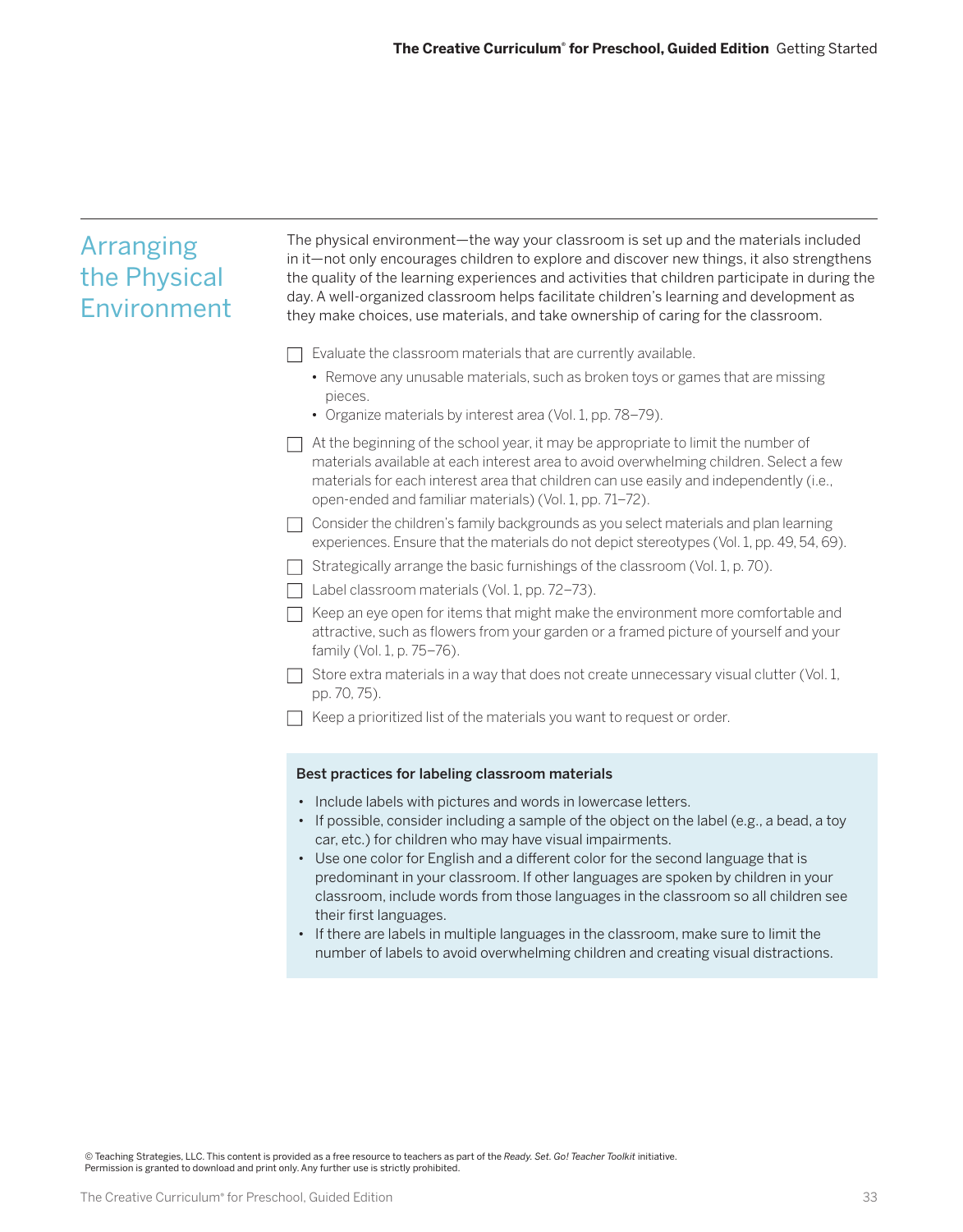#### Considerations for setting up the defined areas in your classroom

- Where are electrical outlets in the room? Place your Technology, Music and Movement, and Library areas near outlets so you can easily plug in music players or computers.
- Where are the sinks? Place the Sand and Water and Art areas close to a sink for easy cleanup and water access.
- Where are your larger, more defined spaces? Reserve a defined space for your large-group time where children can spread out and be comfortable having group discussions.
- How much shelving space do you have? Place the Toys and Games and Block areas near accessible shelves that can store materials for these areas.
- Where should quiet spaces be set up? Place quieter areas (such as the Library area) away from noisier, more active areas (such as the Block area).

### Tips for setting up interest areas

- Make sure messier activities like sand and water play take place on a washable floor, away from carpeting.
- Consider using shower curtains or drop cloths as additional protection from messes.
- Keep writing materials in every interest area.
- Be flexible when children want to bring materials from one interest area to another (e.g., bringing play food items from the Dramatic Play area into the Block area for the restaurant that children built).
- Carpets, tables, and shelves can help define your classroom interest areas. If you have limited furniture, use masking tape or small area rugs to define spaces.

If space limitations prevent you from giving each interest area a designated space, you can make the materials available in other areas of the classroom. For example, you might place tablets or a computer (which would ordinarily be in the Technology area) in the Library area and store musical instruments (generally included in the Music and Movement area) in the Dramatic Play area.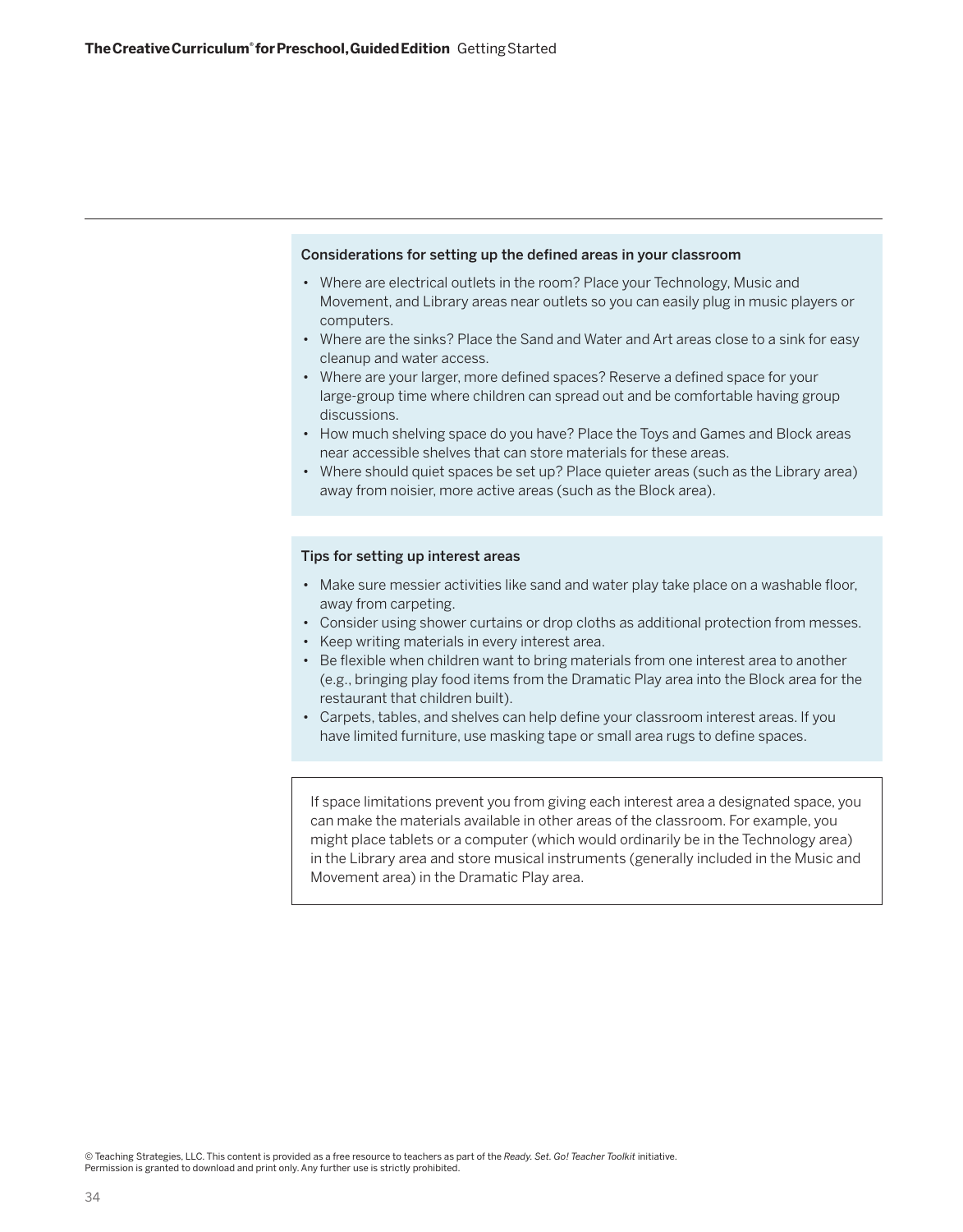| Planning<br><b>Your Daily</b><br><b>Schedule</b> | Your classroom structure, daily routines, and schedule are just as important as the<br>materials within the physical learning environment. The structure of each classroom day<br>creates a predictable sequence of daily events. A consistent, developmentally appropriate<br>daily schedule that is designed to meet all children's needs facilitates a variety of learning<br>experiences, caters to different learning styles, and nurtures children's sense of comfort and<br>security in the classroom.                                                                                                                        |
|--------------------------------------------------|--------------------------------------------------------------------------------------------------------------------------------------------------------------------------------------------------------------------------------------------------------------------------------------------------------------------------------------------------------------------------------------------------------------------------------------------------------------------------------------------------------------------------------------------------------------------------------------------------------------------------------------|
|                                                  | When activities are planned in an orderly, consistent, and thoughtful way, children feel<br>empowered as active, independent learners. A consistent classroom schedule also helps<br>children learn about, understand, and subsequently predict the sequence of daily events.                                                                                                                                                                                                                                                                                                                                                        |
|                                                  | Begin drafting a daily schedule, starting with fixed times of day such as arrivals and<br>departures, mealtimes, rest time, playground/outdoor time, and other events that are<br>outside of your scheduling control (Vol. 1, pp. 90-91).                                                                                                                                                                                                                                                                                                                                                                                            |
|                                                  | Include time for morning large group, choice time, small group, read-aloud, and large-<br>group roundup at the end of the day (Vol. 1, pp. 80-90).                                                                                                                                                                                                                                                                                                                                                                                                                                                                                   |
|                                                  | Plan for at least 60 minutes of uninterrupted, child-initiated choice time (Vol. 1, p. 91).                                                                                                                                                                                                                                                                                                                                                                                                                                                                                                                                          |
|                                                  | Strive for 40-60 minutes of outdoor play (Vol. 1, p.91).                                                                                                                                                                                                                                                                                                                                                                                                                                                                                                                                                                             |
|                                                  | Create your daily schedule using pictures and words. If possible, use photos of the<br>children in the classroom. Post the schedule near the large-group area for quick<br>reference and use it with the children (Vol. 1, p. 90).                                                                                                                                                                                                                                                                                                                                                                                                   |
|                                                  | For a variety of daily schedules, see pages 91-96 in Volume 1: The Foundation. While<br>the order of events in your schedule will ideally remain consistent, the time allotted<br>for experiences on the schedule needs to be flexible and responsive to the needs,<br>interests, and abilities of the children in your program. In the first weeks of school,<br>some routines and learning experiences (such as cleanup time) may take longer, while<br>experiences such as read-alouds and large-group activities will need to be shorter<br>to reflect the children's developmental levels. As the weeks progress and children's |

independence and capacity to engage for longer periods of time increases, cleanup

time will become shorter and large-group time will become longer.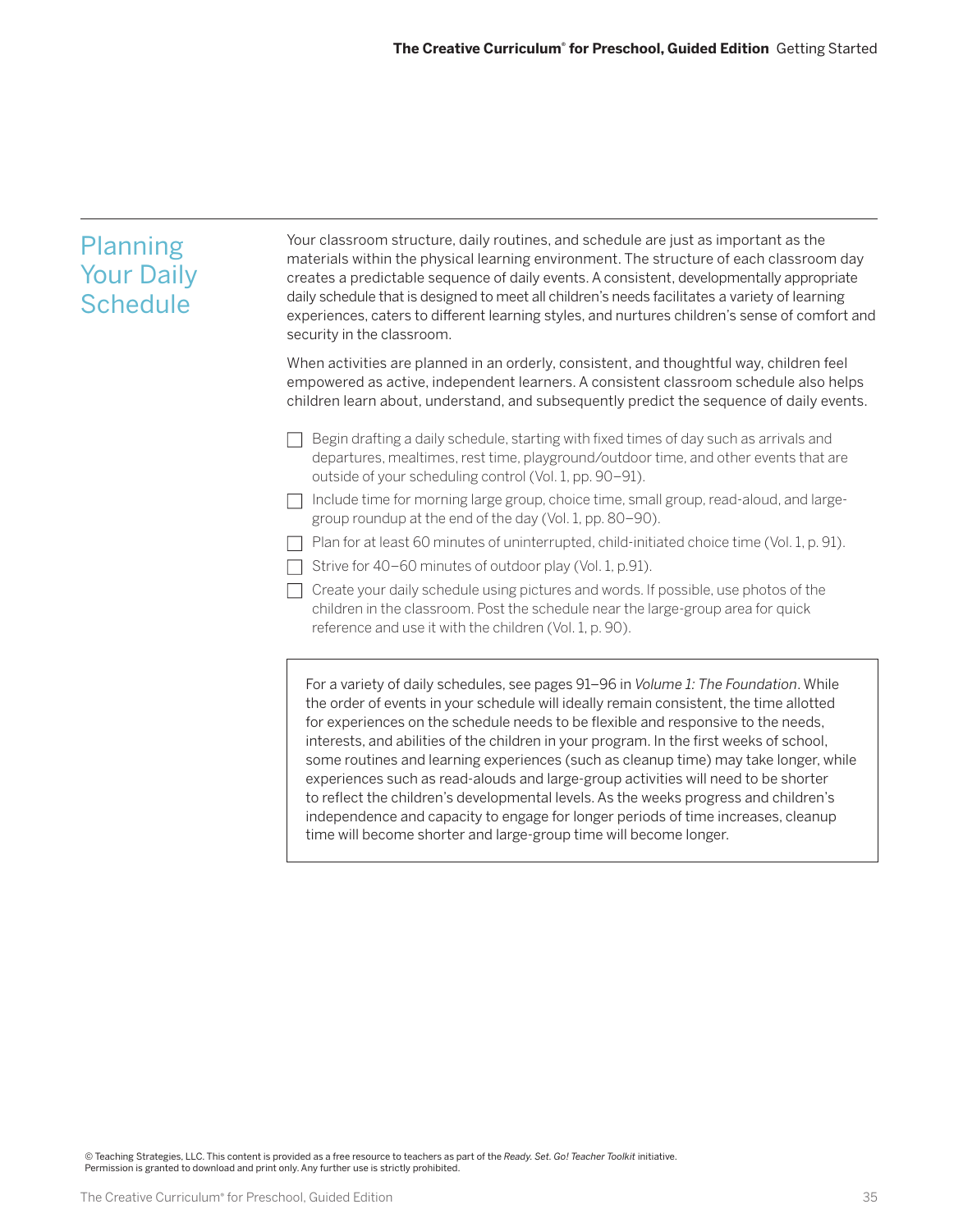# Planning for Each Time of Your Day

# Arrivals and Departures

At the beginning of the year, arrivals and departures are important moments of transition for the children and families in your classroom as they move from home to school and then from school to home. On the first day, remember to keep in mind that children, regardless of whether or not they have been in a classroom or group setting before, will be wondering what lies ahead and processing a lot of new information at once. By dedicating plenty of time for hellos and good-byes during arrivals and departures, you are anticipating the needs of children and their families and you are also easing children into these transitions and helping them feel secure in this new environment.

- $\Box$  Plan meaningful ways to interact with individual children as they enter and leave the classroom (Vol. 1, pp. 150–152).
- $\Box$  Create a daily sign-in sheet that children can write or scribble their names on when they arrive (Vol. 1, pp. 81–82).
- $\Box$  Create a sheet that families can use to sign their children in and place it next to the children's sign-in sheet (Vol. 1, p. 201).
- Use *Intentional Teaching Experience* SE02, "Look Who's Here!" and *Intentional Teaching Experience* SE07, "Good-Byes," as you develop your opening routine.
- $\Box$  Create an age-appropriate, interactive attendance chart that can be referenced at large-group time (Vol. 1, pp. 81–82).
- $\Box$  Consider inviting family members to actively participate in arrival routines by supporting their child as he or she answers the question of the day.
- $\Box$  Display "What We Did Today" items on an erasable board or chart outside of the classroom so family members can discuss the day's events with their child (Vol. 1, p. 201).

Having a sign-in sheet enables children to practice emergent writing skills as they learn to write and read their own names. Accept any attempt that a child makes to write her name on the sign-in sheet during arrival time. The transition from writing a simple mark on the page to clearly writing their name will demonstrate children's emerging skills and development over the year.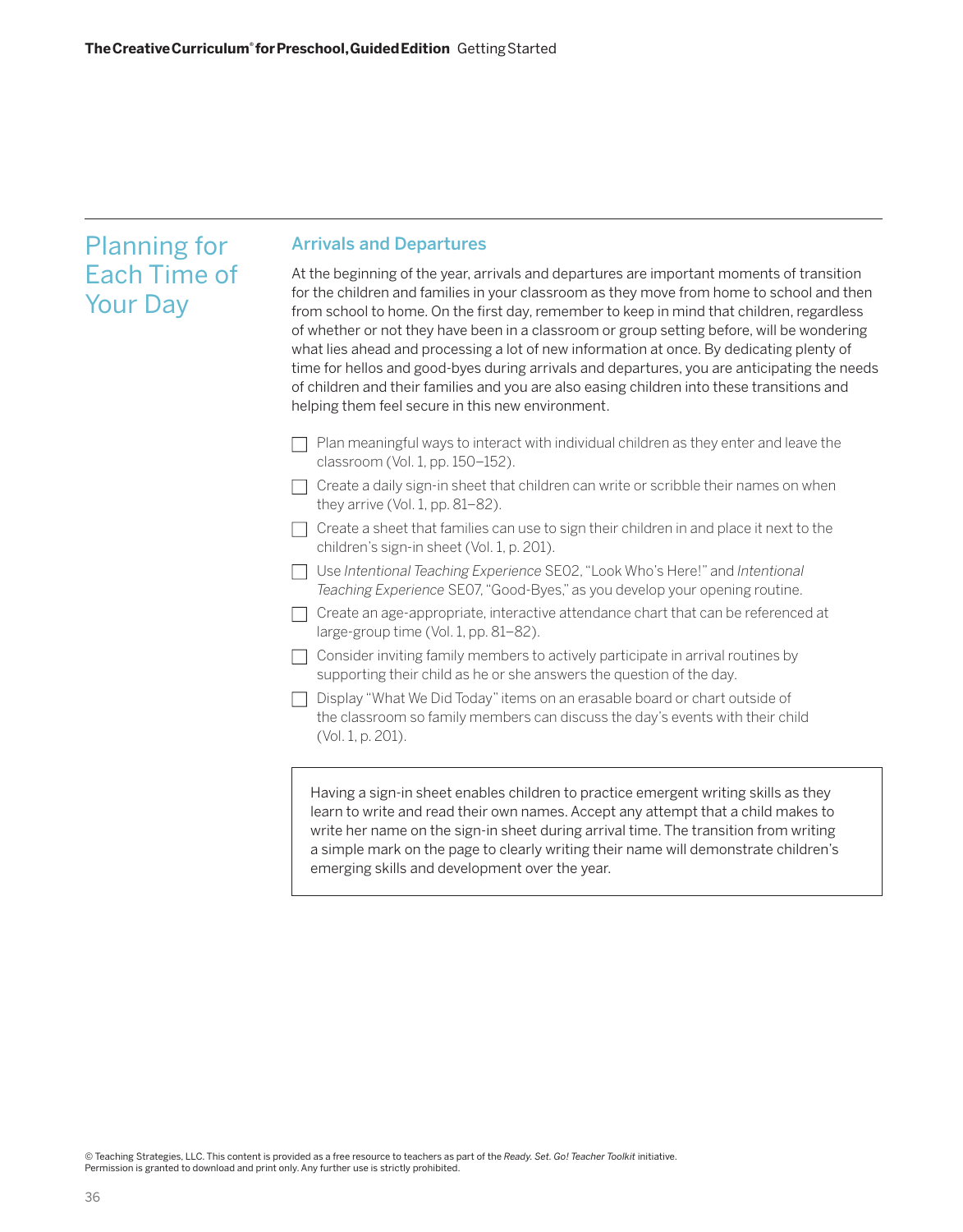# Planning for Each Time of Your Day, *continued*

## Large Group

In large group, children become members of a learning community. For many children, this may be their first experience being a part of a group. The first meeting of the morning sets the tone for the day and establishes children's understanding of what will happen in the classroom that day. Gathering again as a group at the end of the day can encourage children to reflect on and share (often with much excitement and enthusiasm) what they learned and discovered that day.

Large group is most successful when the duration of the meeting is tailored to the needs and abilities of children. As you work up to a 15–20-minute large-group experience, be sure to remember that 5–10 minutes of large-group time may best meet the needs of the children at the beginning of the year. Large-group discussions and shared writing experiences help children develop language and literacy skills. By asking children questions during shared writing experiences and recording their reflections and ideas, you foster children's oral language, written language, and comprehension skills while demonstrating that their ideas matter. When children see that you are giving their interests and questions thoughtful consideration during shared writing experiences, they are encouraged to engage as active learners as they build on what they already know and consider what they want to learn more about. See *Intentional Teaching Experience* LL01, "Shared Writing," for guidance related to discussion and shared-writing experiences.

- $\Box$  Decide what to include in your morning routine. For example, you might sing a welcome song and then review the attendance chart with the children before having a group discussion about your focus for the day.
- $\Box$  Refer to the materials listed in your daily plans and collect them prior to your large group.
- $\Box$  Find a convenient place to store children's name cards so that you can use and refer to them during group activities.

#### Elements of an engaging and meaningful large-group experience include

- opening with the same routine each day (e.g., a good morning song, a welcome chant, a morning stretch, or a yoga pose);
- reviewing the question of the day; and
- creating a sense of a caring classroom community (e.g., using a job or attendance chart or posting a weekly or monthly calendar to document and call attention to meaningful events or special days that will take place in the classroom).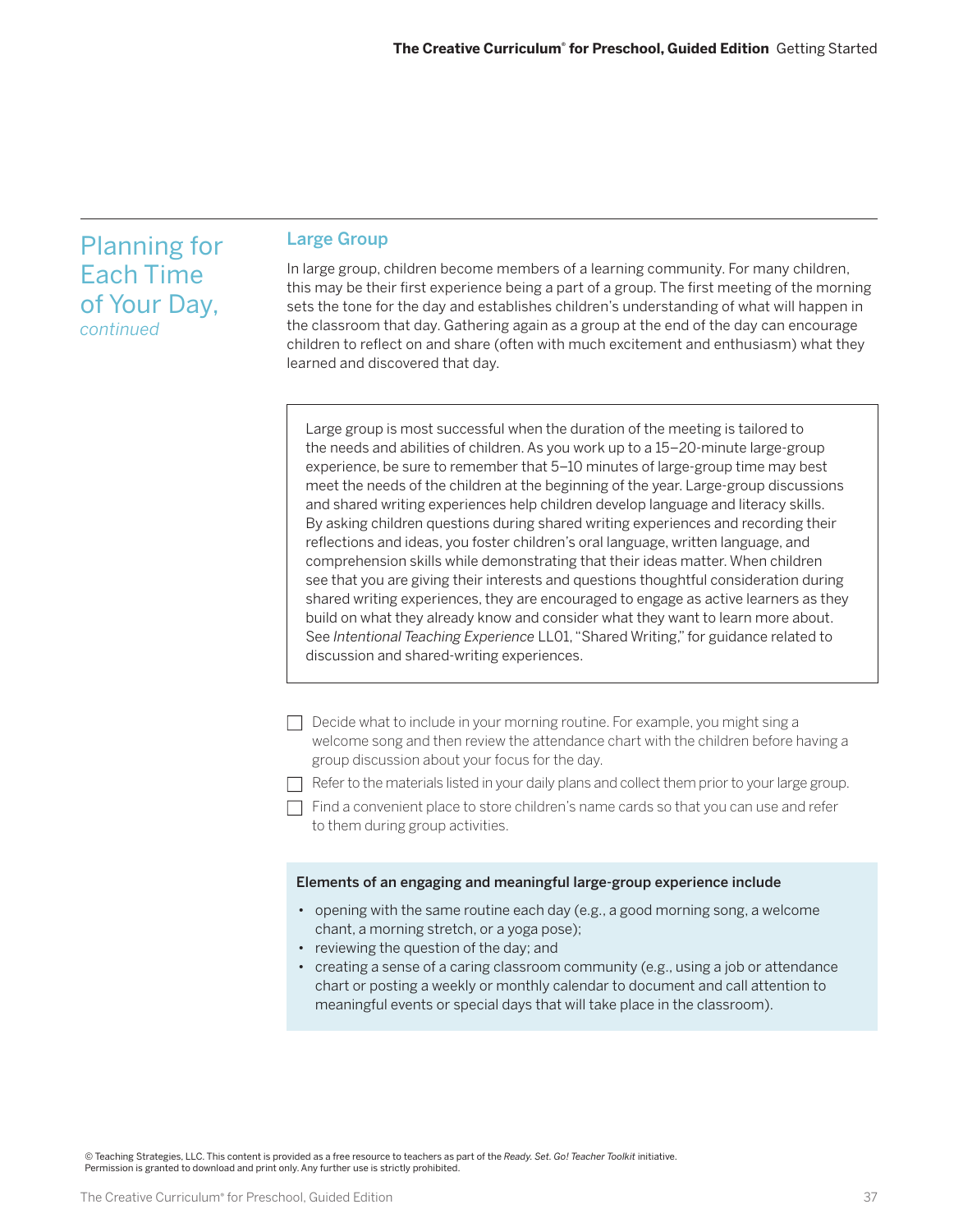# **Transitions**

There are many transitions in a preschool day. If children do not know what is expected of them and have to wait with nothing to do, these transitions can become overwhelming and even chaotic. Transitions can be fun and enjoyable, however, when you turn them into engaging opportunities for learning and use them to reinforce children's developing skills.

Transition times provide a fun way to reinforce your program's best practices and strengthen the children's connections within the classroom community. When you give children clear and consistent directions, ensure that your expectations are developmentally appropriate, and strive to meet children's individual needs, you strengthen their understanding of transitions and help them to grow as caring partners in the program.

- $\Box$  Talk with other teachers, your coach, or a mentor about strategies they use to make the most of transition times, e.g., cleanup, walking in the hallway from place to place, or preparing for rest.
- $\Box$  Use children's name cards as a way to transition to interest areas.
- □ Locate the *Mighty Minutes*® cards in *The Creative Curriculum*® materials. Review several songs, chants, or simple games to use during transition times.
- $\Box$  Introduce songs, rhymes, chants, or fingerplays to children to signal the beginning of a transition (Vol. 1, pp. 87–88).

#### Planning for transitions (Vol. 1, pp. 87–88)

As you plan for transitions, consider the following strategies and examples.

- Give clear instructions, e.g., "In 10 minutes we will be going outside. You can finish that puzzle before it's time to clean up and go out to the playground."
- Give children a 10-, 5-, or 3-minute notice before an upcoming transition, e.g., "Five more minutes until cleanup. I see that there are only a few puzzle pieces remaining. I'll make sure to take a picture of the puzzle when you are finished putting it together."
- Allow plenty of time for each transition to ensure that children do not feel rushed or anxious, e.g., "It is cleanup time. Reese, could you start taking the puzzle apart and putting it into the box? Charlie, could you please make sure to pick up any puzzle pieces on the floor and give them to Reese?"
- Be flexible, e.g., "I see that you are still working on your block structure; I will give you five more minutes to finish while the others begin cleaning up."

<sup>©</sup> Teaching Strategies, LLC. This content is provided as a free resource to teachers as part of the *Ready. Set. Go! Teacher Toolkit* initiative. Permission is granted to download and print only. Any further use is strictly prohibited.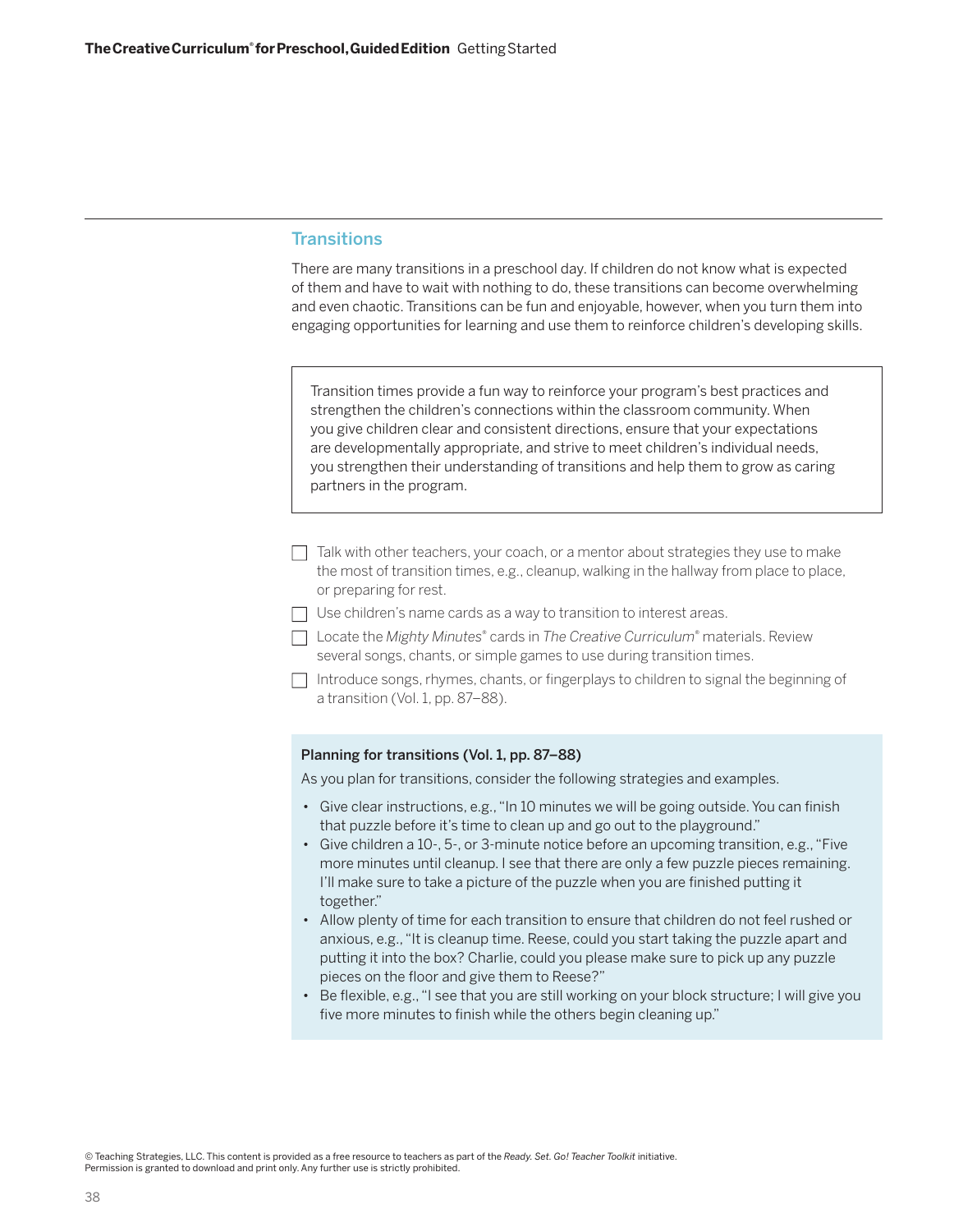| <b>Planning for</b><br><b>Each Time of</b><br>Your Day,<br>continued | <b>Outdoors</b>                                                                                                                                                                                                                                                                                                                                                       |
|----------------------------------------------------------------------|-----------------------------------------------------------------------------------------------------------------------------------------------------------------------------------------------------------------------------------------------------------------------------------------------------------------------------------------------------------------------|
|                                                                      | Outdoor play is crucial to children's health and well-being. The time children spend outdoors<br>each day is just as important to their development and learning as the time they spend in<br>the classroom. The outdoor environment in your program will offer endless opportunities to<br>interact with children and guide their learning as they explore and play. |
|                                                                      | Create outdoor spaces for sand and water play, wheeled toys, indoor materials that can<br>be brought outdoors, playing games, building, and pretend play (Vol. 2, pp. 250–251).                                                                                                                                                                                       |
|                                                                      | Add equipment to your outdoor play area such as tunnels, cones, balls, and boxes.                                                                                                                                                                                                                                                                                     |
|                                                                      | Collect measuring tools to use in outdoor sand and water play, such as measuring<br>cups and spoons (Vol. 2, p. 251)                                                                                                                                                                                                                                                  |
|                                                                      | Provide materials for labeling plants outdoors.                                                                                                                                                                                                                                                                                                                       |
|                                                                      | Incorporate signs that the children might see elsewhere in the community, e.g., road<br>signs, exit signs, and warning signs (Vol. 2, p. 252).                                                                                                                                                                                                                        |
|                                                                      | Plan opportunities to sing and recite rhymes or chants while children are outdoors.                                                                                                                                                                                                                                                                                   |
|                                                                      | Inspect the outdoor area daily to ensure that it is safe and free of hazards (Vol. 2, p. 251).                                                                                                                                                                                                                                                                        |
|                                                                      | Outdoor areas in early childhood programs often vary widely. No matter what<br>kind of outdoor space you have, you can create a setting where children can enjoy<br>the outdoors. To make the most out of your program's outdoor areas, refer to the<br>suggestions in chapter 11 of Volume 2: Interest Areas.                                                        |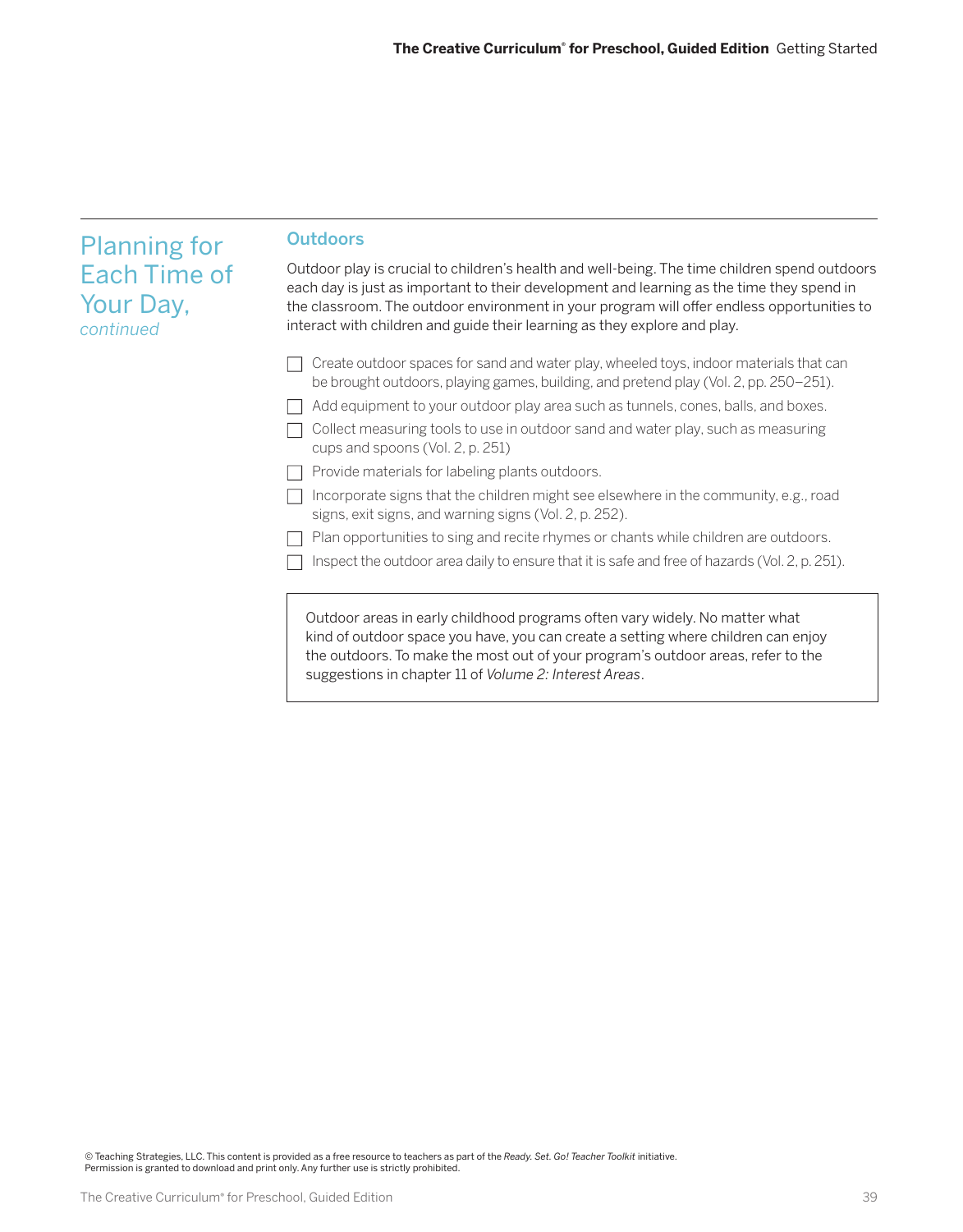# Choice Time

Choice time nurtures children's growing independence and helps them become engaged and active learners as they decide for themselves where they will work or play, what they will do in those interest areas, and the materials they will explore. The discoveries children make during child-initiated learning experiences provide a great starting point for group discussions as children share what they worked on during choice time.

- $\Box$  Familiarize yourself with the different ways you can help children decide which interest area to visit during choice time (e.g., displaying a chart with pictures, offering a sign-up sheet for favorite activities, or using timers to manage children's time) (Vol. 1, pp. 85–86)
- $\Box$  Add writing, drawing, and construction materials to all areas so children can represent their discoveries and learning (Vol. 4, p. 125).
- $\Box$  Include a variety of fiction and nonfiction books in each interest area (Vol. 2, p. 110).
- $\Box$  Write and post rules or directions for using particular tools, materials, and equipment (e.g., screwdrivers, nails, staplers). Note, however, that posted rules and instructions do not take the place of direct supervision. Plan to closely supervise children who are using items that could be misused or pose a hazard to children (Vol. 1, pp. 167).
- $\Box$  Display intriguing pictures in interest areas to encourage conversation and writing (Vol. 4, p. 54).
- $\Box$  Organize interest area materials in ways that encourage children to interact with them in meaningful ways, such as by sorting and classifying them (Vol. 5, p. 55).

Choice time provides some of the richest opportunities for you to build relationships with children through observation. By actively engaging with children and following their lead, you can note what interest areas they typically visit, the materials they select, how they manipulate and explore materials, and how they interact with other children. Making comments and asking open-ended questions allows you to extend their learning as you observe how they predict, experiment, explore, and play in the interest areas (Vol. 1, pp. 85–86). Making choices is an important skill that young children may need your help with, especially at the beginning of the year. To help children decide what they want to explore, consider using large-group time to discuss the interest areas and activities using visual cues, such as a chart displaying pictures of the available interest areas. Talking through the different activities children can do in each interest area helps children consider their options and decide what they want to explore.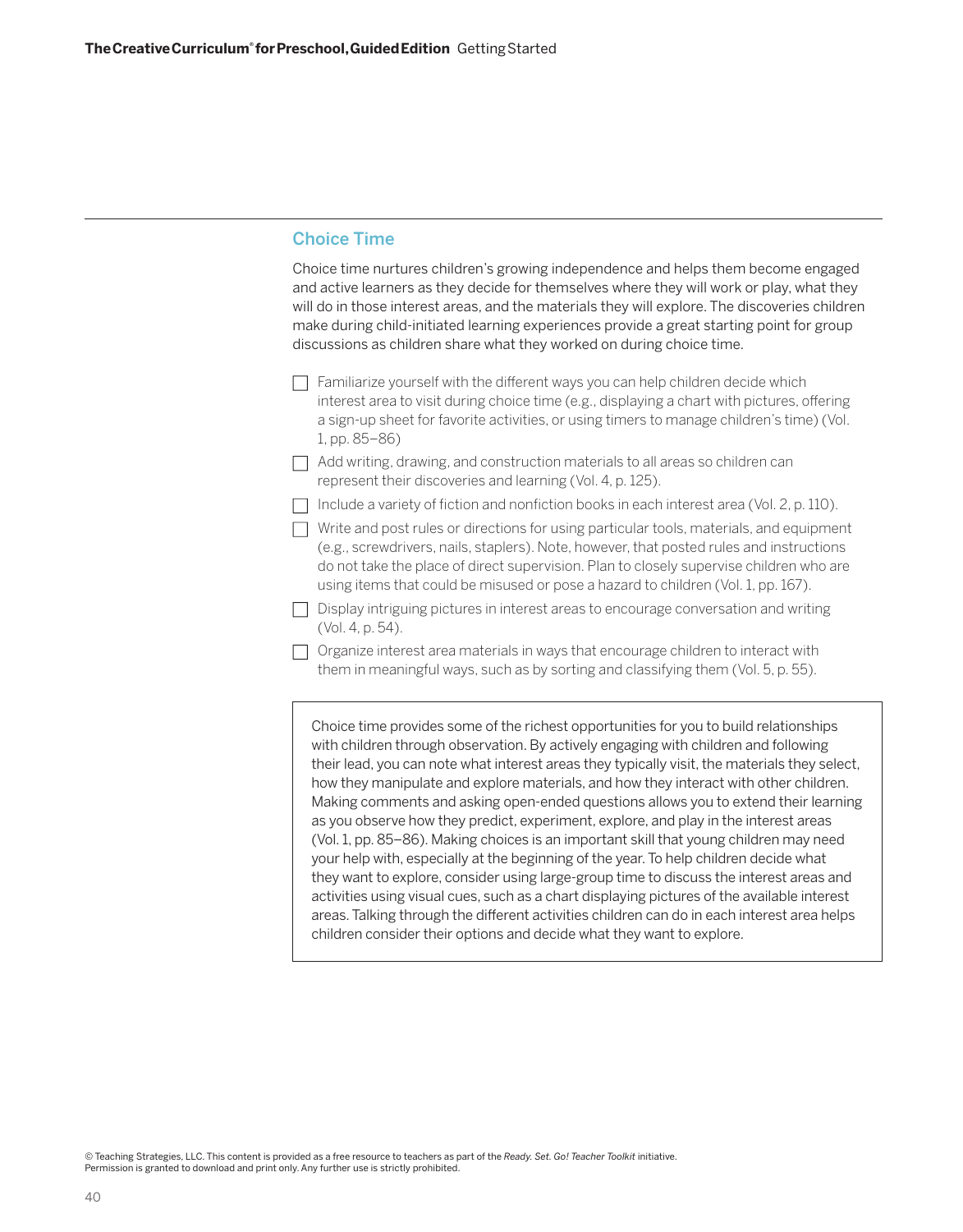# Planning for Each Time of Your Day, *continued*

## Read-Alouds

The teacher–child interactions that take place before, during, and after read-alouds refine children's comprehension skills and their understanding of language. When children hear books read aloud to them, they

- learn how to listen to and comprehend stories and other informational texts,
- begin to understand what a story is (e.g., stories have characters, a plot, a setting, and a problem to be resolved), and
- develop the knowledge that books have various purposes (e.g., to describe ideas, feelings, and emotions; provide information; or tell a story).

The repeated read-alouds you will find throughout the *Teaching Guides* reflect a researchbased approach that supports children's literacy, language, and comprehension skills. High-quality children's books are often more complex in their plots, problems, and ideas and should be read at least three times to allow children to fully engage with the text.

Elements of a repeated read-aloud include

- reading a book at least three times;
- asking children questions about characters and story events;
- defining words while reading the story; and
- building on children's reconstruction of the text by asking them how the characters feel, why characters do what they do, and what the children think will happen next.
- $\Box$  Plan for two or three read-alouds each day (Vol. 1, p. 91).
- $\Box$  Establish regular read-aloud times during the classroom day. Plan reading experiences for your whole group, small groups, and individual children (Vol. 4, pp. 86–88).
- $\Box$  When selecting potential books for read-alouds, estimate the length of time each book might take to read aloud and consider children's capacity for sustaining attention, especially at the beginning of the year (Vol. 4, p. 87).
- $\Box$  Try to minimize potential distractions (Vol. 4, p. 87).
- $\Box$  Introduce complex books in small-group experiences (Vol. 4, p. 87).
- $\Box$  Refer to the explanation of the repeated read-aloud that details what to do in the first, second, and third read-aloud (Vol. 4, pp. 95–97).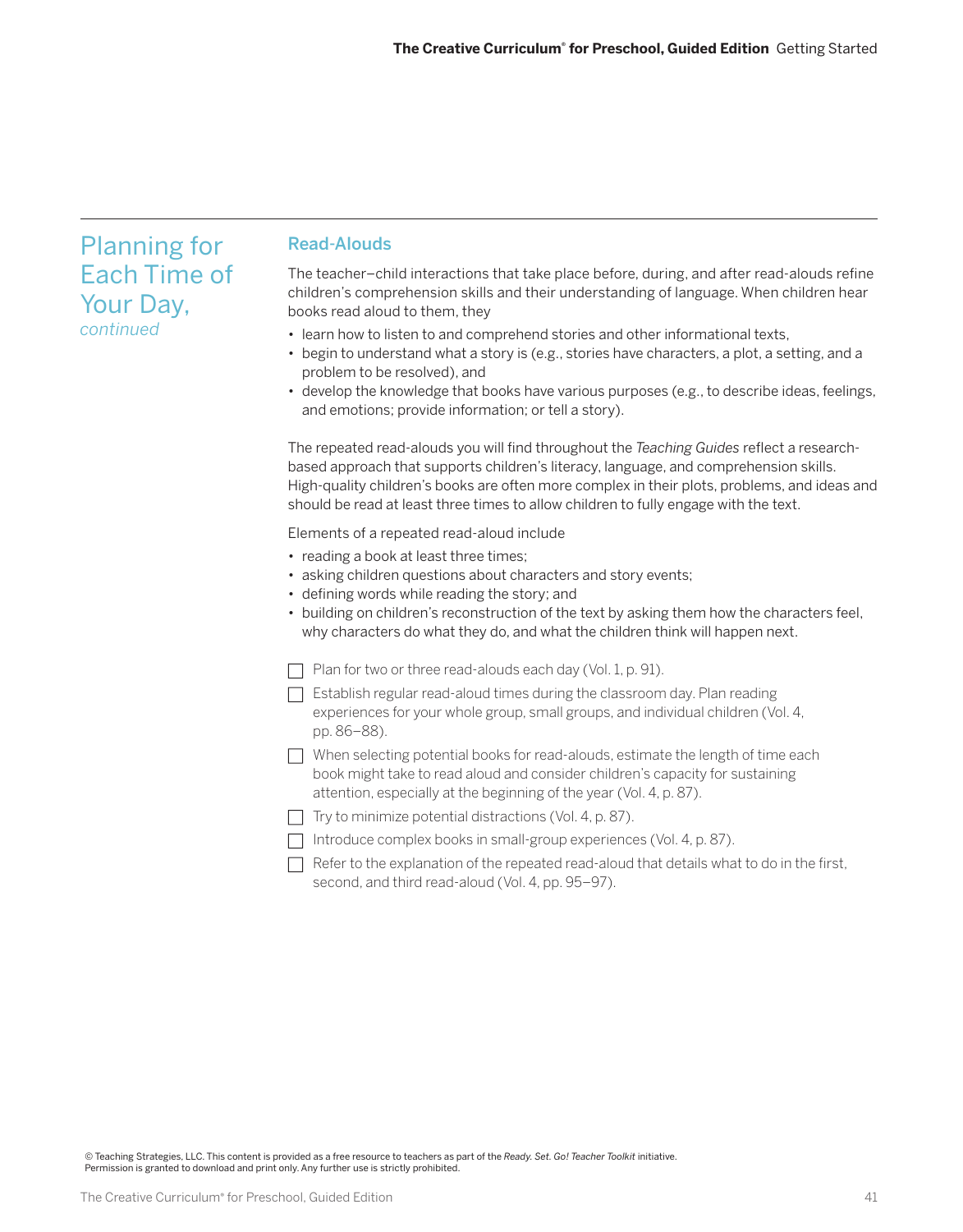While *Teaching Guides* provide specific guidance for one or two read-alouds per day, we strongly encourage you to plan for additional read-alouds if your schedule permits. When selecting titles for these, make sure that they reflect children's interests, cultural and linguistic backgrounds, and life experiences. At the beginning of the year, dynamic read-aloud discussions provide a wonderful way to introduce vocabulary and scaffold children's understanding of different emotions. Stories that focus on topics such as building community, meeting new people, feeling nervous, welcoming others, and becoming a good friend set the stage for additional informal discussions as you help children make connections to their everyday experiences.

### Remember to keep the following in mind as you plan read-alouds for the beginning of the year:

- A book does not need to be read all at once; you can spread a story over two or three read-alouds.
- Invite children to sit or even lounge comfortably while you read.
- Make sure that children are near enough to see the book and can hear you as you read.
- Provide children with different seating options, such as a chair, pillow, or carpet square.
- Remember, active engagement does not mean children are sitting cross-legged, completely still and silent.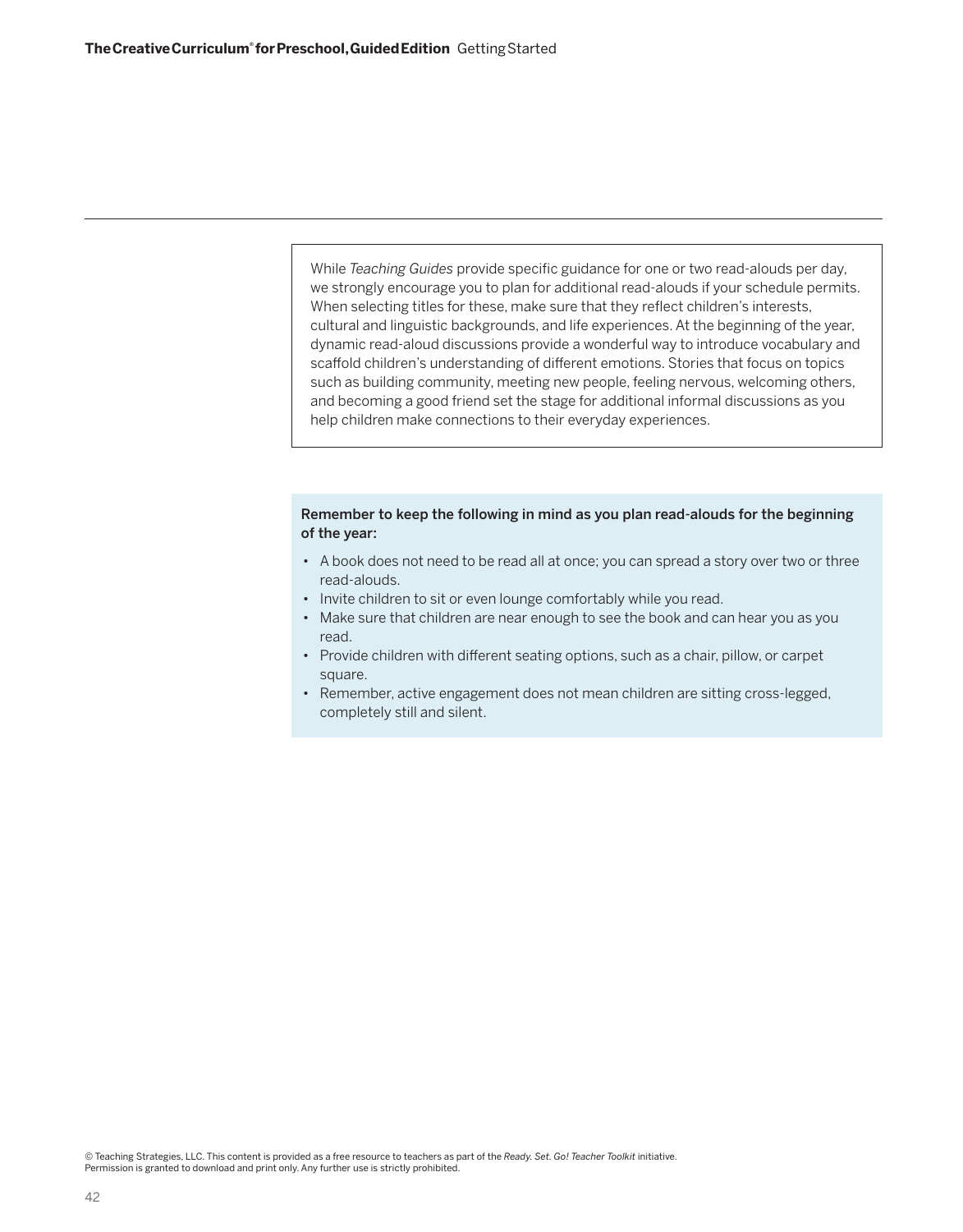| <b>Planning for</b>                           | <b>Small Group</b>                                                                                                                                                                                                                                                                                                                                                       |
|-----------------------------------------------|--------------------------------------------------------------------------------------------------------------------------------------------------------------------------------------------------------------------------------------------------------------------------------------------------------------------------------------------------------------------------|
| <b>Each Time of</b><br>Your Day,<br>continued | Small-group activities are ideal for introducing new concepts and materials and for reinforcing<br>skills that children are already developing. These small-group learning experiences encourage<br>children to have conversations and share materials, while giving teachers opportunities to<br>extend children's thinking by posing new challenges for them to solve. |
|                                               | Familiarize yourself with the guidelines for leading small-group experiences<br>(Vol. 1, pp. 84-85; 167-169).                                                                                                                                                                                                                                                            |
|                                               | Review the detailed example of how to guide learning during a small-group activity<br>(Vol 1, pp. 168).                                                                                                                                                                                                                                                                  |
|                                               | Become familiar with a few of the Intentional Teaching Experiences.                                                                                                                                                                                                                                                                                                      |
|                                               | Decide the length of time necessary to complete a small-group learning experience.<br>Remember that some activities like cooking may take longer than other activities<br>(Vol. 1, p. 84–85).                                                                                                                                                                            |
|                                               | Ensure you have materials such as chart paper and markers easily accessible when<br>leading small group so you can record children's ideas.                                                                                                                                                                                                                              |
|                                               | Consider inviting children who are not participating in the small-group activity to<br>engage in a modified, independent choice time activity (e.g., a quieter experience in<br>the Library, Art, or Discovery area) (Vol. 1, p. 84–85).                                                                                                                                 |
|                                               | After the first week, consider what you know about each child's interests, strengths,<br>and needs as you plan activities and decide which children will participate in each                                                                                                                                                                                             |

small group (Vol. 1, p. 84–85).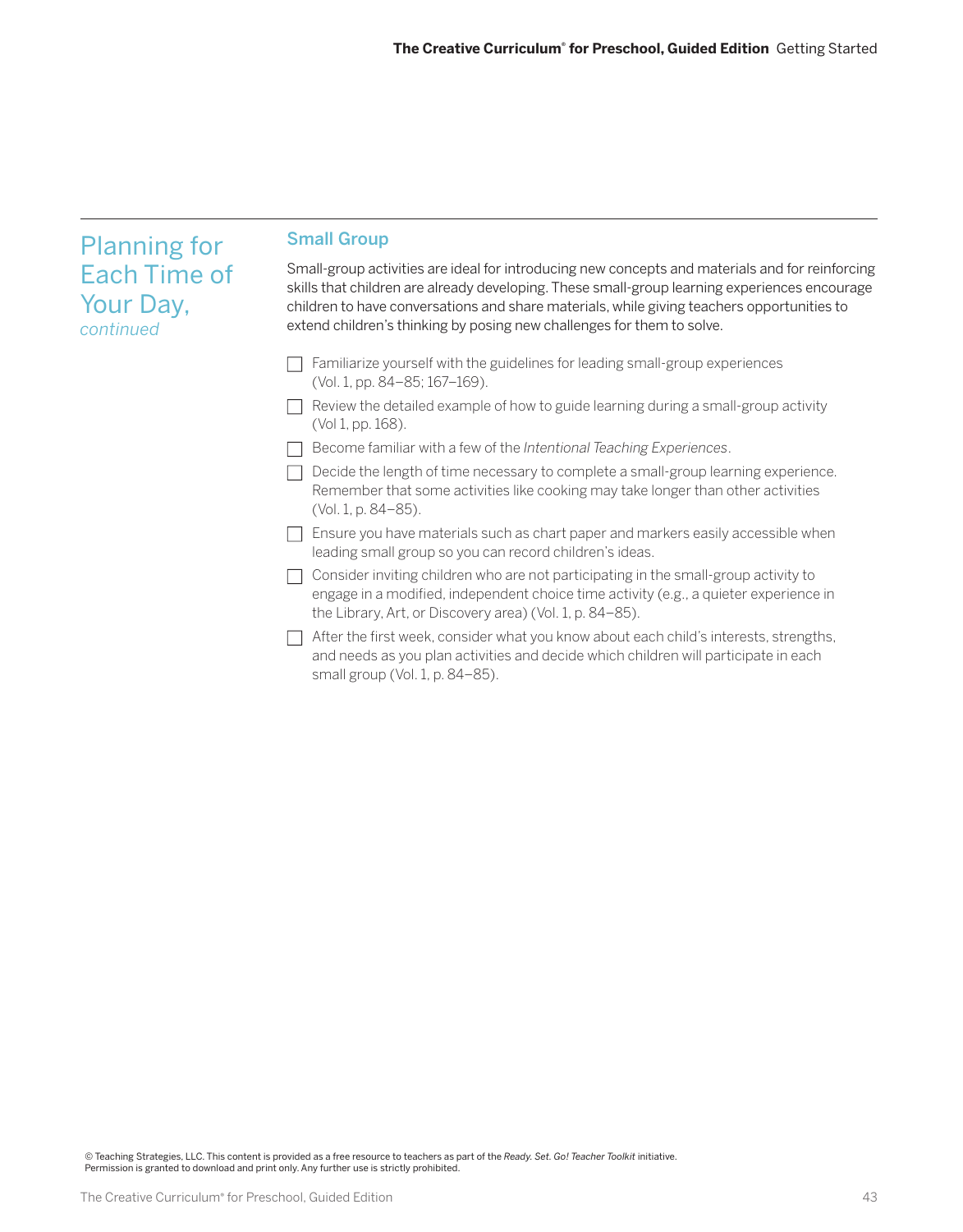# Meals and Snacks

Meals and snacks present another opportunity for you to lovingly interact with children, engage them in learning, and support their social–emotional development. Make it a priority to sit with children as they eat, and take part in their discussions.

- $\Box$  Find out whether any children in your class have food allergies or other dietary restrictions and take the appropriate steps outlined by your program's guidelines and practices (Vol. 1, p. 88).
- $\Box$  Take time to talk with families in person, over the phone, or through email to learn about their children's eating habits and food preferences (Vol. 1, p. 88).
- $\Box$  Create a calm and pleasant atmosphere to encourage socialization during meal and snack times. A read-aloud right before lunch can help set a relaxed tone for mealtimes (Vol. 1, p. 88).
- $\Box$  Write, review, and post any breakfast, lunch, and snack menus.
- $\Box$  Include snack and/or lunch helpers' jobs on the job chart (e.g., setting the table and passing out supplies).
- $\Box$  Post written procedures for washing hands and cleaning dishes. Use numerals to indicate what to do *first*, *second*, *third*, etc.
- $\Box$  Post a picture and word recipe if children are going to make their own snacks.

Encourage and support children to serve themselves independently. Help them read the self-serve snack charts and recipes beforehand. As children serve themselves, help them count, measure, and follow the appropriate steps in the preparation process.

- $\Box$  Try to reduce the need to get up and down from the table when sitting with the children so that you can actively participate in group discussions. You might need to keep extra food, napkins, paper cups, sponges, and paper towels near enough for you to reach from the table (Vol. 1, p. 89).
- $\Box$  Be tolerant of spills and accidents as children take on more active roles, such as pouring their own milk or water and serving food (Vol. 1, p. 89).
- $\Box$  If meals are served in the classroom, be sure to store the child- and adult-sized cleanup supplies where they will be readily available (Vol. 1, p. 89).

You can support children's content learning during meals and snack time by guiding and taking part in their conversations. You might say, "Yes, Alejandro, your orange looks like a ball. Another word for ball is sphere," or "You found the letter *L* on your milk carton; what other words do you know that start with the letter *L*?"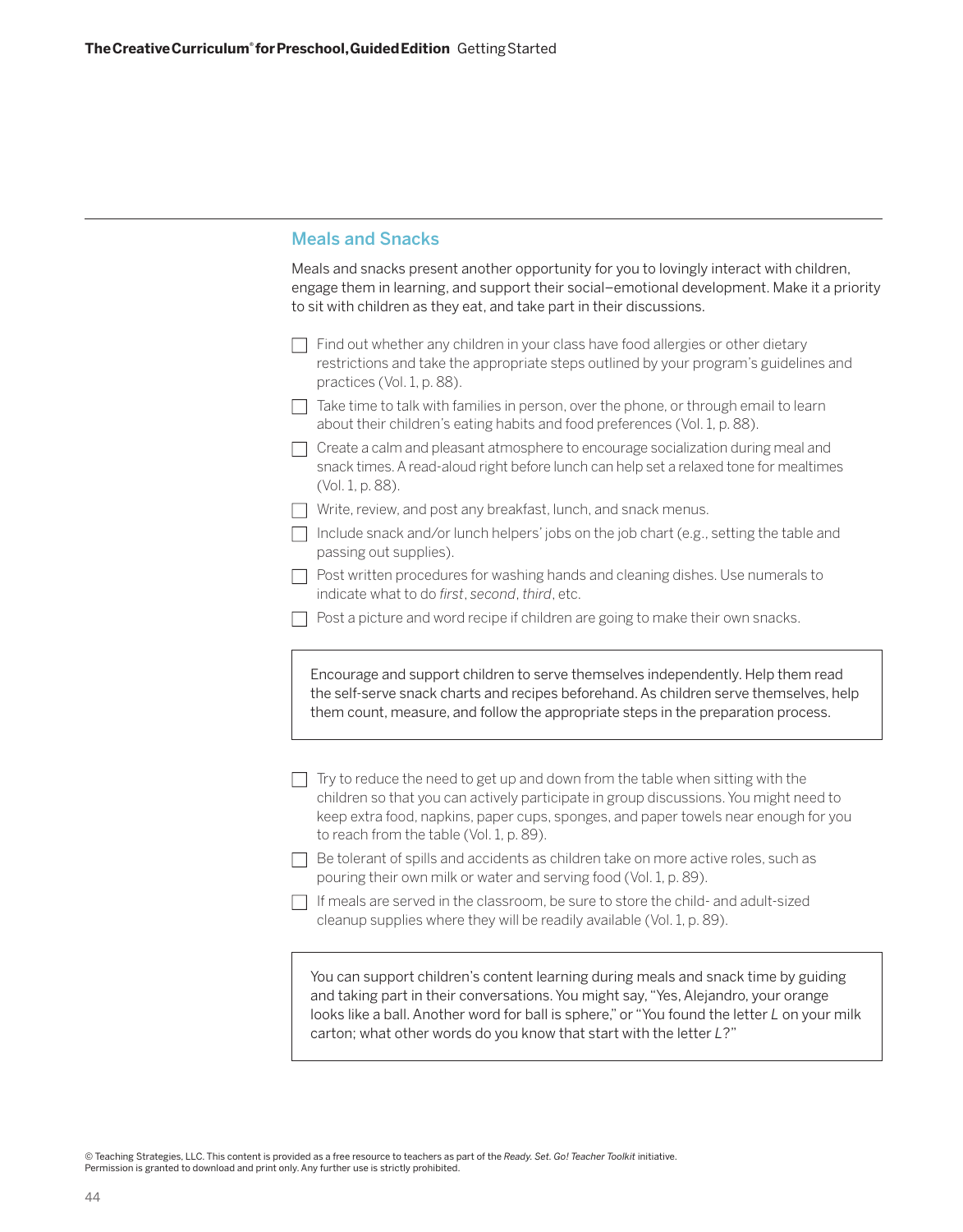| <b>Caring for</b><br>Self and the<br>Classroom | As children become members of the classroom community, they learn to take care of<br>themselves and share the responsibility of caring for the classroom space. It is everyone's<br>responsibility to care for classroom materials, use them appropriately, and clean up after<br>each use. |
|------------------------------------------------|---------------------------------------------------------------------------------------------------------------------------------------------------------------------------------------------------------------------------------------------------------------------------------------------|
|                                                | Make a sign with pictures and words demonstrating the steps for proper<br>handwashing (Vol. 1, p. 173).                                                                                                                                                                                     |
|                                                | Create a handwashing song or chant to use in the first few weeks as children learn<br>the procedure, e.g., sing "This is the way we wash our hands," to the tune of "Here We<br>Go 'Round the Mulberry Bush.'"                                                                              |
|                                                | abel cubbies or spaces for each child's belongings (Vol. 1, p. 75).                                                                                                                                                                                                                         |
|                                                | Become familiar with Intentional Teaching Experience SE12, "Classroom Jobs."                                                                                                                                                                                                                |
|                                                | Create and post a job chart (Vol. 1, pp. 76–77).                                                                                                                                                                                                                                            |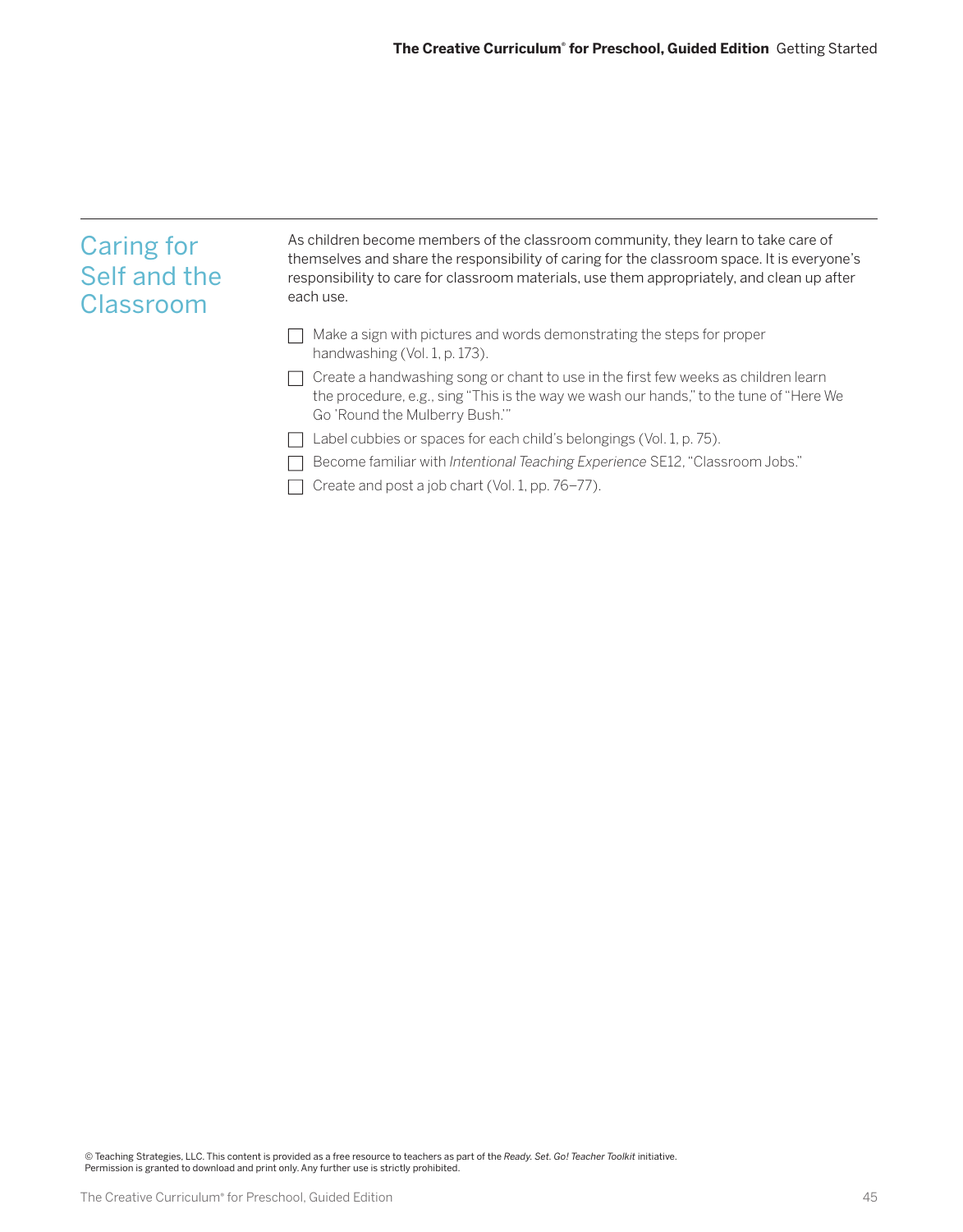# Rest Time (full-day programs)

In full-day programs, designated rest times help rejuvenate both children and teachers before the afternoon activities and experiences. All children benefit from having the opportunity to rest and have quiet time to relax and recharge.

- $\Box$  Find a safe space in the classroom to store children's cots and blankets (Vol. 1, p. 75).
- $\Box$  Select a quiet story or two to read before rest time to help children transition into this low-energy time of day (Vol. 1, pp. 89–89).
- $\Box$  Find soft music or recordings of environmental sounds, e.g., ocean, wind, and night sounds, to play during rest time (Vol. 1, pp. 89–90).
- $\Box$  Familiarize yourself with any "lovies" or other comfort items that children will be bringing from home to have at rest time (Vol. 1, pp. 89–90).
- $\Box$  Make plans for the children who do not sleep and/or the children who wake up early and decide which quiet activities and materials you will have available for them. Include a balance of quiet, open-ended math and literacy materials, such as pattern or attribute blocks, magnetic slates, drawing boards, and writing materials (Vol. 1, pp. 89–90).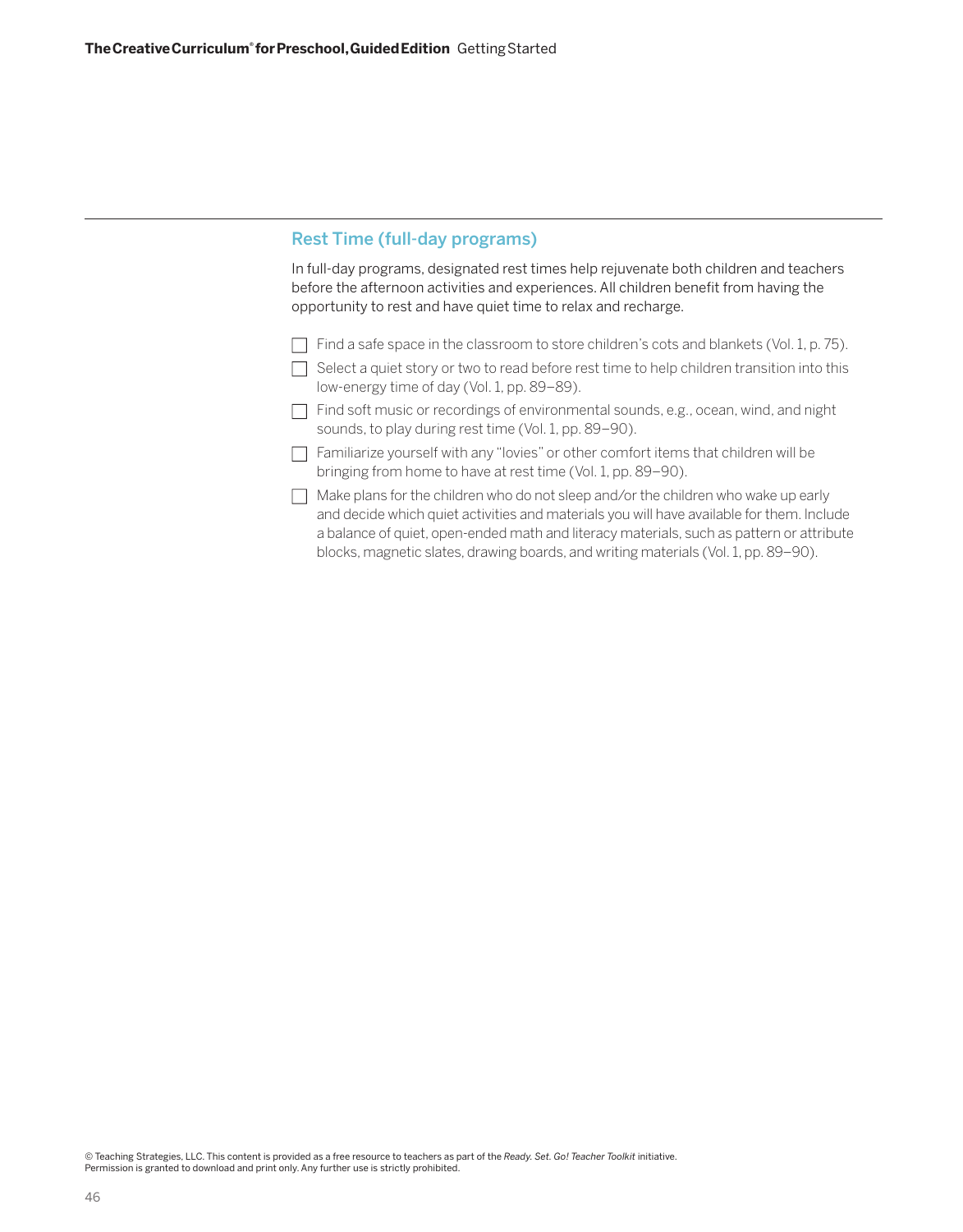| <b>Planning for</b><br>Ongoing,<br>Observation-<br><b>Based</b><br>Assessment | When rooted in ongoing observations, assessment is a powerful tool that supports<br>children's learning and informs teachers' instructional decisions. Formative assessment<br>is the practice of using assessment information to guide your teaching, individualize<br>instruction, and scaffold children's learning. When you have a process for ongoing formative<br>assessment, you are able to continuously gather information about individual children that<br>directly informs how you tailor your instruction to meet the unique developmental needs of<br>each child in your class. |
|-------------------------------------------------------------------------------|-----------------------------------------------------------------------------------------------------------------------------------------------------------------------------------------------------------------------------------------------------------------------------------------------------------------------------------------------------------------------------------------------------------------------------------------------------------------------------------------------------------------------------------------------------------------------------------------------|
|                                                                               | Begin collecting and dating samples of children's work (e.g., writings, drawings, story<br>dictations, photos of creations and constructions). Use this documentation over time<br>as evidence of children's progress (Vol 1, pp. 183).                                                                                                                                                                                                                                                                                                                                                       |
|                                                                               | Decide on a system to collect, store, and manage observation notes and assessment<br>information (Vol. 1, pp. 180-181).                                                                                                                                                                                                                                                                                                                                                                                                                                                                       |
|                                                                               | Become familiar with best practices for documenting focused observations and<br>writing observation notes that are dated, objective, and factual (Vol. 1, pp. 181–182).                                                                                                                                                                                                                                                                                                                                                                                                                       |
|                                                                               | Familiarize yourself with how to analyze documentation using the learning objectives<br>(Vol. 1, pp. 183-184).                                                                                                                                                                                                                                                                                                                                                                                                                                                                                |
|                                                                               | Encourage families to share their observations and knowledge of their children's<br>development and learning with you (Vol. 1, pp. 210–212).                                                                                                                                                                                                                                                                                                                                                                                                                                                  |
|                                                                               | Use assessment information to inform and guide interactions with children and to<br>plan for learning experiences (Vol. 1, pp. 192-193).                                                                                                                                                                                                                                                                                                                                                                                                                                                      |